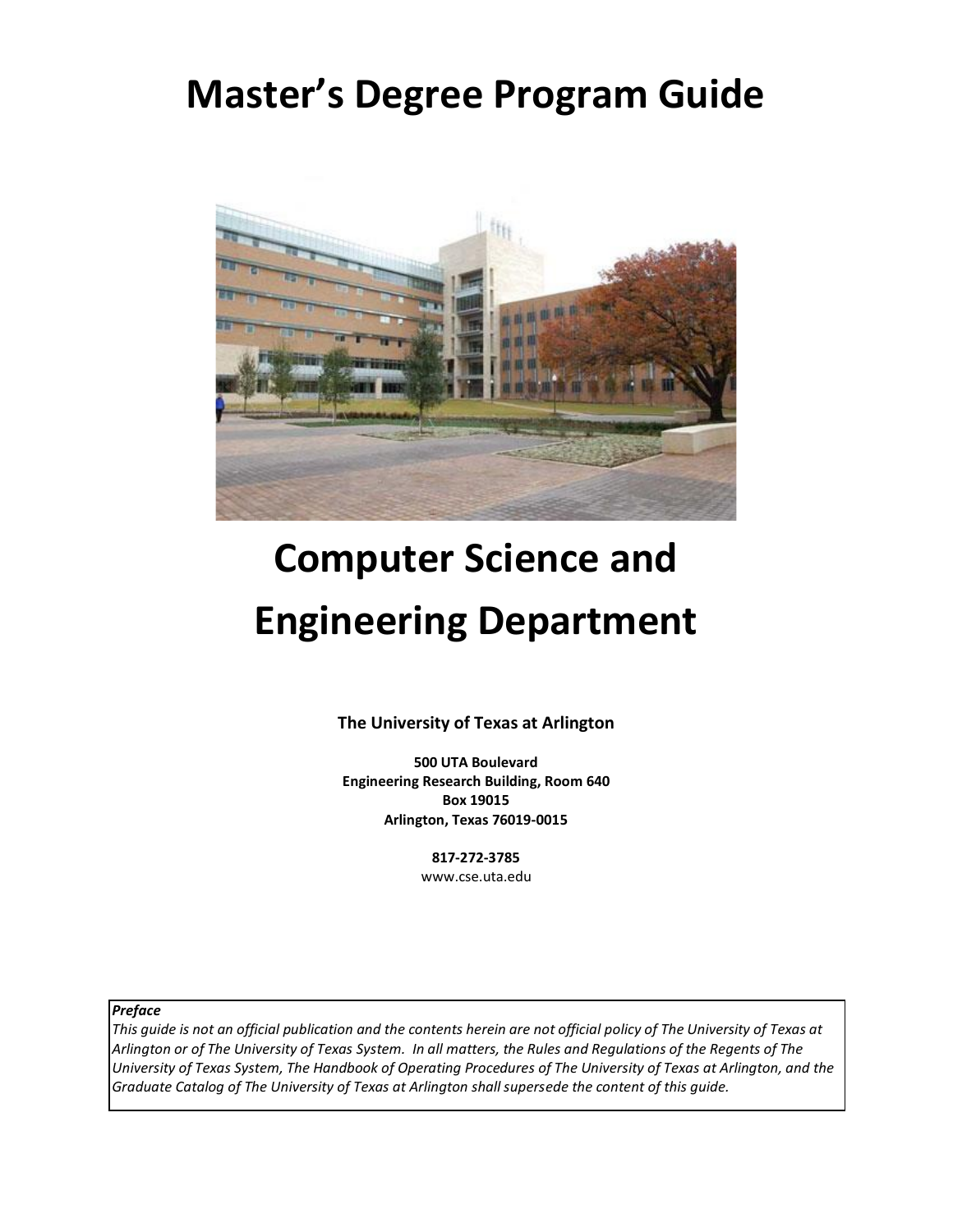# **TABLE OF CONTENTS**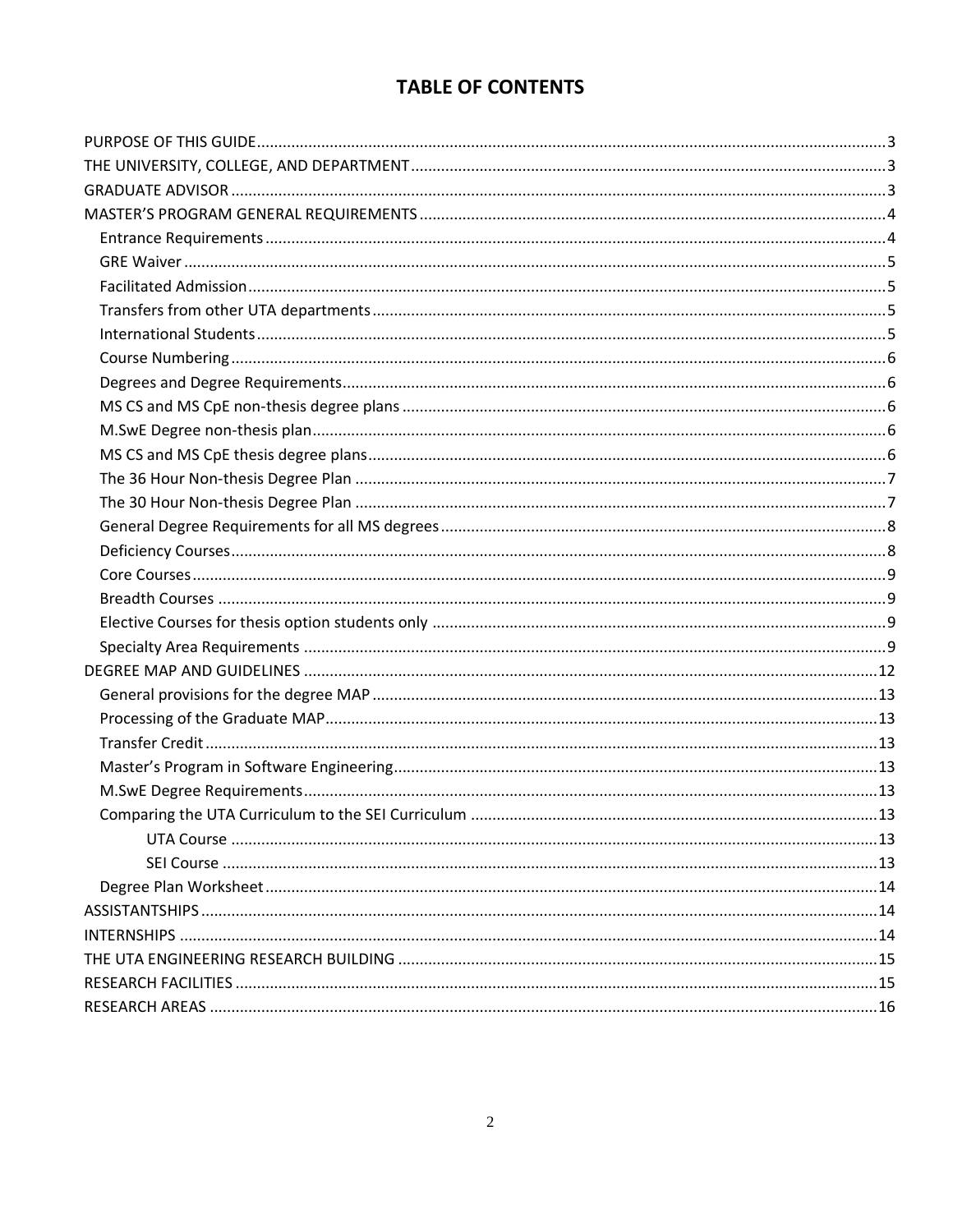# <span id="page-2-0"></span>**PURPOSE OF THIS GUIDE**

This guide will answer most of the common questions asked about the master's degree programs offered by the Computer Science and Engineering Department at the University of Texas at Arlington. It supplements the UTA Graduate Catalog with specific information about the program. Nothing herein is intended to conflict with information in the UTA Catalog.

All students are expected to be familiar with the information presented in this guide before seeking advice from the Graduate Advisor. Also, all students should check their UTA email account frequently as degree related information will be sent to that address.

For the rest of this guide, The University of Texas at Arlington shall be stated as UTA and Computer Science and Engineering shall be stated as CSE.

# <span id="page-2-1"></span>**THE UNIVERSITY, COLLEGE, AND DEPARTMENT**

Since its founding over 110 years ago, UTA has become a comprehensive research, teaching, and public service institution offering over 150 bachelors, master, and doctoral degree options. These degree programs are managed by nine academic units and an Office of Graduate Studies.

Enrollment at UTA has exceeded 40,000 students, making it the second largest entity of the world-renowned University of Texas System and the sixth largest university in Texas. Students at UTA come from all 50 states and over 150 other countries.

UTA has kept in step with societal needs by attracting leading professors in their fields of research and high achieving students with widely diverse backgrounds. These attributes and the immense growth of the D/FW metroplex have positioned UTA as a top university both in the state of Texas and around the world.

The computer science program at UTA started in the early 1970s as a master's level program within the Industrial Engineering Department. The bachelor's degree was first offered in 1978, with the PhD program beginning a few years later. A separate Computer Science and Engineering Department was established in 1980. The undergraduate program was the first in the state of Texas to be accredited by the Accreditation Board for Engineering and Technology (ABET). The CSE department is also recognized by the Computing Science Accreditation Board (CSAB). The goals of the CSE department are to provide a high quality engineering education, and to be a resource for research and education to technology-based enterprises in north Texas.

An important strategy for research institutions like UTA is the channeling of resources, both internal and external, into carefully chosen areas of study in which initial capability already exists. These areas all relate to regional interests and show promise for significant contributions to national concerns. Graduates from UTA CSE programs are regularly recruited by well-known industrial giants in the local area, nationally, and worldwide.

#### <span id="page-2-2"></span>**GRADUATE ADVISOR**

A CSE Graduate Advisor will serve as the point of contact to answer questions and help resolve issues regarding the CSE graduate program degree requirements. The advisor is also available to assist students with degree plan alternatives and selection of courses appropriate for a specific degree plan. However, it is the student's responsibility to select and enroll in courses that satisfy degree requirements. As noted in the UTA catalog, the student is responsible for seeking academic advice, for enrolling in appropriate courses to ensure progress toward a degree, for timely completion of his or her academic program, for familiarity with the appropriate catalog, and for maintaining University standards. Assistance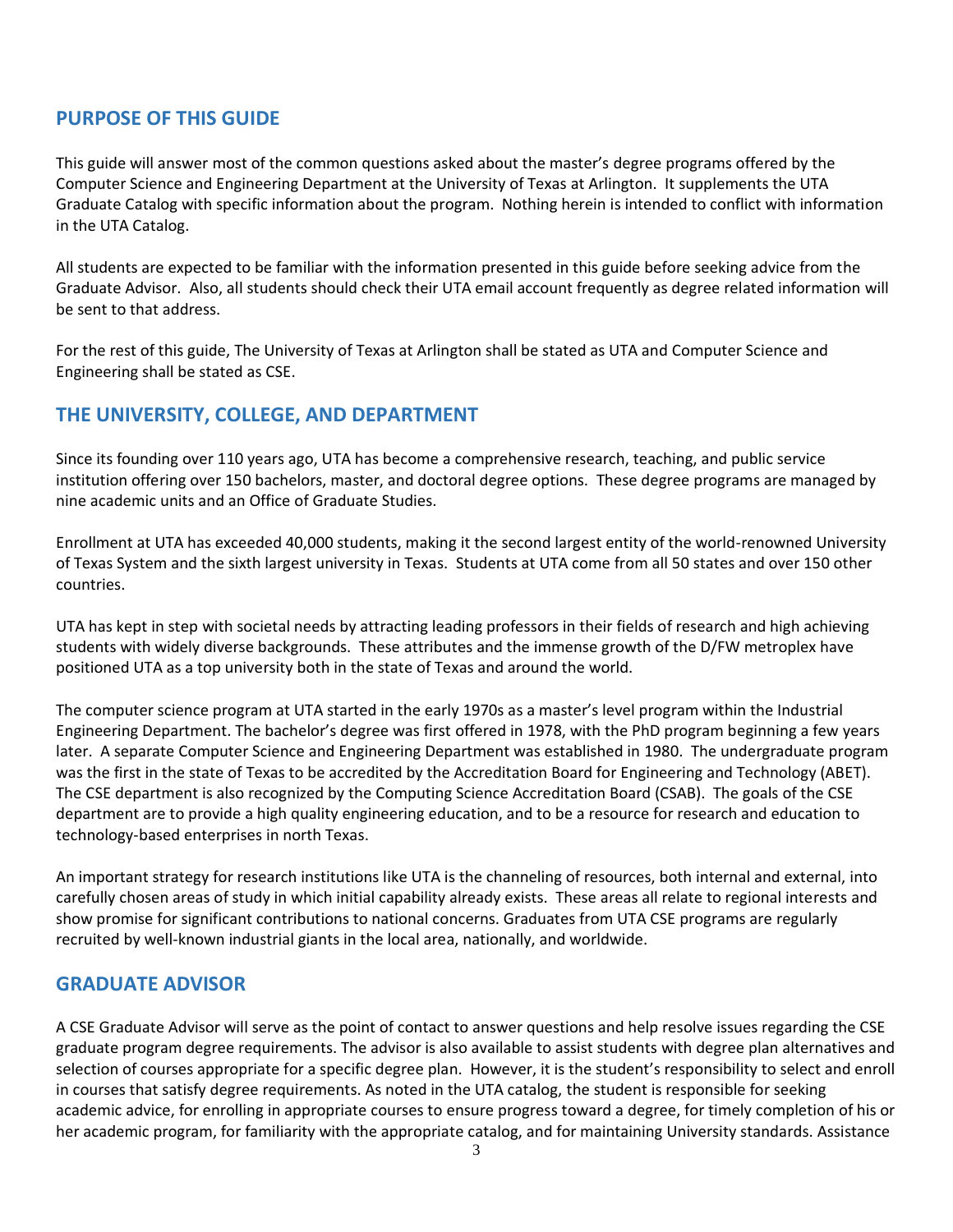from an academic advisor is not a substitute for the personal responsibility of the student.

# <span id="page-3-0"></span>**MASTER'S PROGRAM GENERAL REQUIREMENTS**

#### <span id="page-3-1"></span>**Entrance Requirements**

To begin a graduate degree program, an applicant must submit a completed application and fee to the UTA [Graduate](http://www.uta.edu/gradstudies/)  [Admissions Office.](http://www.uta.edu/gradstudies/) In addition, the applicant must request that Graduate Record Examination (GRE) scores and official transcripts of all work beyond high school be sent directly to the Graduate Admissions Office. When all application materials have all been collected by Graduate Admissions, the information is forwarded to the CSE department for evaluation. The CSE department's decision is then communicated to Graduate Admissions with the final decision being sent via email from Graduate Admissions to the applicant.

If there is a delay in receiving materials, the application may be deferred until all required materials are available. The applicant is notified of the deferral by the Graduate Admissions Office via email.

Admission to CSE master's programs is based on the applicant's perceived ability to do graduate work in computer science as shown by the applicant's test scores and transcripts. Students who do not have a sufficient background in computer science, but otherwise meet the other admission criteria, may be admitted to the master's programs on a probationary basis pending completion of specified deficiency courses.

Present departmental requirements for the master's programs include:

- 1. An undergraduate degree, preferably in an area related to computer science, computer engineering, or software engineering.
- 2. A 3.2 grade point average (on a 4.0 scale) on the last two years of undergraduate coursework. In particular, performance on Computer Science/Computer Engineering/Software Engineering related courses is emphasized.
- 3. Relevance of the student's previous degree(s) to the CSE curriculum.
- 4. Rigor of the student's bachelor's degree. A three-year degree is not considered sufficiently rigorous. International applicants with a "3+2" Master's degree will be evaluated as equivalent to a 4-year Bachelor's degree.
- 5. Reputation of the University/College from which the student has received his/her previous degrees.
- 6. A sum of verbal plus quantitative scores of at least 305 on the GRE. Including:
	- a. GRE quantitative score of at least 160
	- b. GRE verbal score of at least 145
- 7. Students may be accepted with a GRE score of 300, but may be required to do additional coursework for their MS degree. In this case:
	- a. GRE quantitative score of at least 155
	- b. GRE verbal score of at least 145
- 8. Students may also be accepted with up to three deficiency courses, but may be required to complete other additional coursework for their MS degree.
- 9. International applicants and applicants whose native language is not English will need to take the Test of English as a Foreign Language (TOEFL) and score at least 83 with no area score of less than 20, or take the International English Language Testing System (IELTS) exam and score at least 6.5 in all areas.

Note: Applications with significant mathematics deficiencies may be deferred/denied pending completion of required courses as determined by the CSE department.

Note: For master's applications, only the following are required: application, fee, transcripts from all higher education institutions attended, and test scores. Test scores include GRE scores, and for those whose native language is not English, TOEFL or IELTS scores. The CSE department neither requires nor reviews letters of recommendation, statements of purpose, or any other supplemental materials from MS applicants.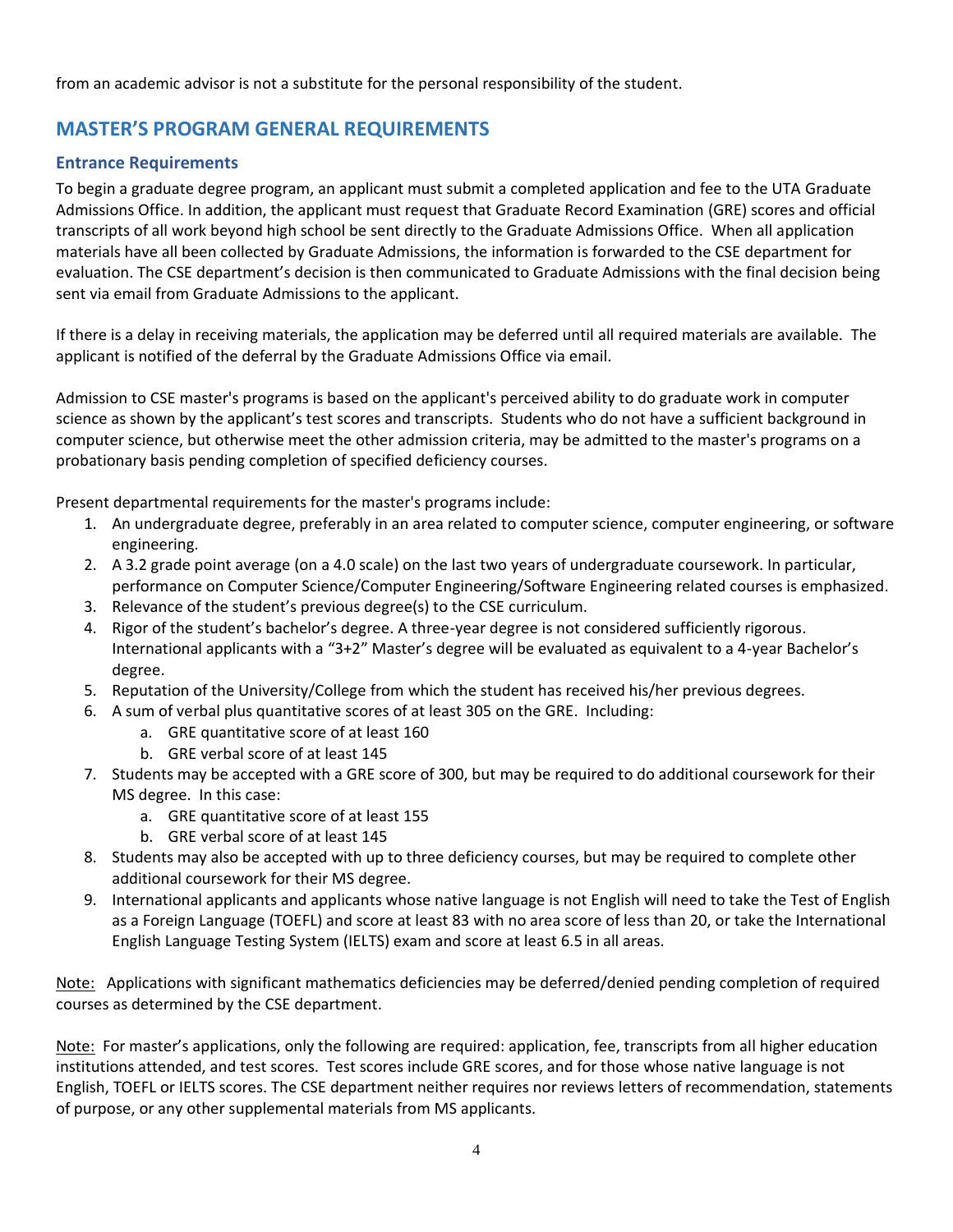Note: An applicant who does not achieve the stated English proficiency standards may be required to take the Graduate English Skills Program (GESP) qualifying exam upon arrival at UTA to determine the need for additional English language courses after admission. Students whose native language is not English cannot be appointed to teaching assistantship (GTA) duties or have any teaching responsibility without a qualifying score on an accepted English proficiency test.

#### <span id="page-4-0"></span>**GRE Waiver**

Applicants who graduated with a bachelor's degree within the last 12 months or will soon earn a bachelor's degree from the CSE department at UTA and who have a GPA of at least 3.2 GPA on a 4.0 scale should contact a graduate advisor regarding a GRE waiver. Alternatively, an applicant who graduated with a Computer Science degree from an accredited U.S. institution within the last three years with a GPA of 3.5 or better on a 4.0 scale, and who is currently working in the computer software field in the DFW area should contact a graduate advisor about the possibility of a GRE waiver. Baseline criteria for the GRE waiver are established by the Graduate Dean and can be found in the current version of the UTA Graduate Catalog.

#### <span id="page-4-1"></span>**Facilitated Admission**

UTA undergraduate CSE students interested in continuing into the CSE master's program who have a GPA of at least 3.5 should contact a graduate advisor regarding Facilitated Admission (i.e. admission without application or fee). Baseline criteria for Facilitated Admission are established by the Graduate Dean and can be found in the current version of the UTA Graduate Catalog.

#### <span id="page-4-2"></span>**Transfers from other UTA departments**

Students submitting a Change of Program from another UTA department to CSE must:

- 1. Satisfy CSE entrance requirements
- 2. Be in good academic standing

Acceptance of previous UTA graduate coursework towards a CSE degree is not guaranteed. First-semester graduate UTA students seeking a transfer to CSE are expected to submit a Change of Program after their grades have been posted but before Census Day of the subsequent term.

*Interdepartmental transfers are typically not accepted in a student's first semester, and are contingent on program capacity constraints and consent of the admitting program. Additional regulations apply for International students.*

#### <span id="page-4-3"></span>**International Students**

International students must have earned an appropriate degree to indicate that they are academically prepared and qualified to begin graduate studies. Applicants to CSE must have earned a degree equivalent to a bachelor's degree from an accredited U.S. university. Three-year degrees are not acceptable. See the note concerning "3+2" degrees in item 4 under the heading of Entrance Requirements.

In addition to meeting the standard admission requirements, an international student whose native language is not English is required to complete the Test of English as a Foreign Language (TOEFL) or the International English Language Testing System (IELTS) exam. The CSE standard for the TOEFL is a score of at least 83 overall, with a score of at least 20 in each individual TOEFL evaluation area. For those who take the IELTS test, a score of at least 6.5 in all areas is required. An applicant who does not achieve these standards may be required to take the Graduate English Skills Program (GESP) qualifying exam upon arrival at UTA to determine the need for additional English language courses after admission.

Students whose native language is not English cannot be appointed to teaching assistantship duties (GTA) or have any teaching responsibility without a qualifying score on an accepted spoken English test. Applicants must have a US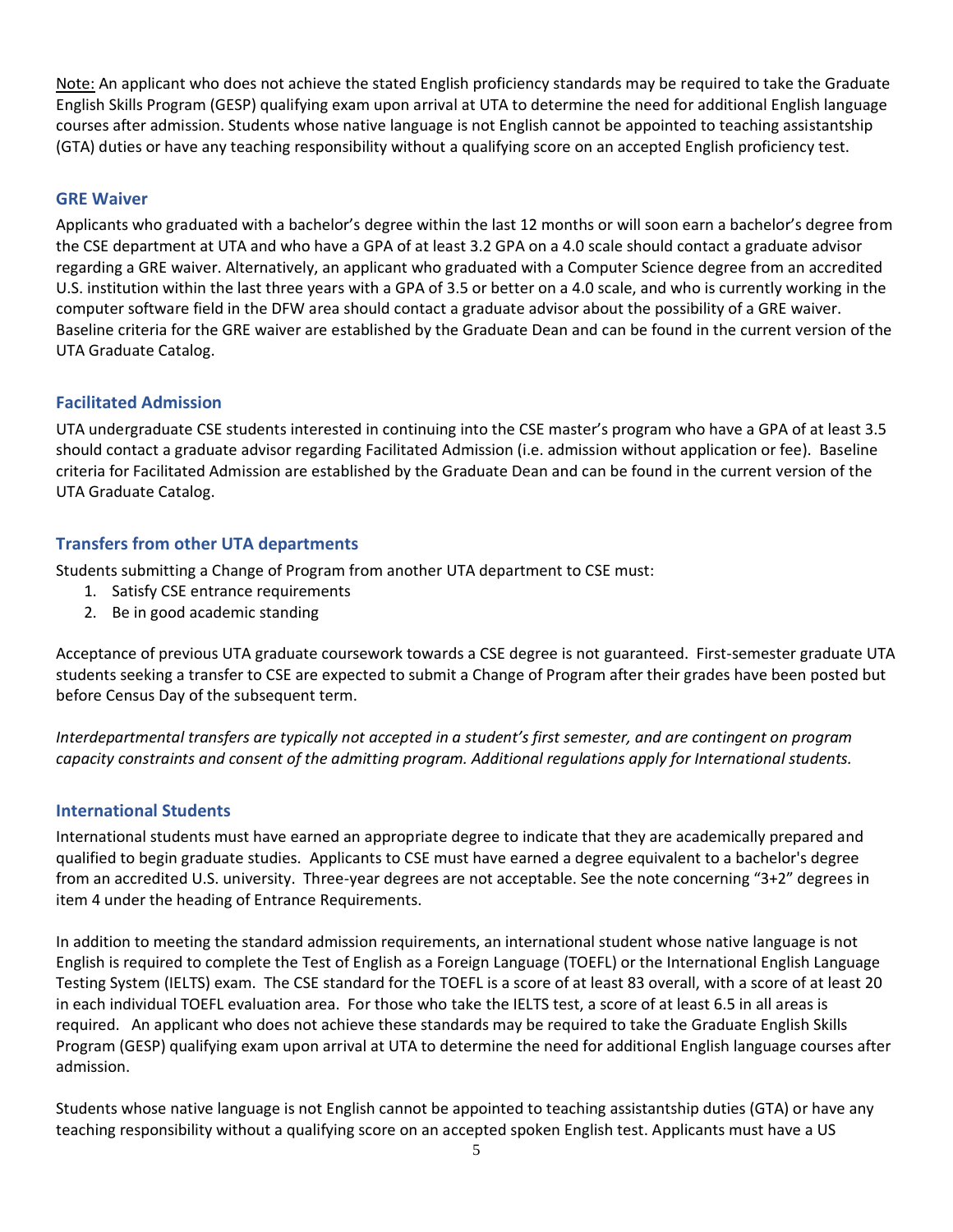bachelor's degree, or a TOEFL speaking score of at least 23, or an IELTS speaking score of at least 7 to be eligible for a teaching position.

#### <span id="page-5-0"></span>**Course Numbering**

UTA courses are numbered with a four digit course number followed by a three digit section number. Courses with numbers in the 1000s, 2000s, 3000s, and 4000s are undergraduate courses. Graduate level classes are those numbered in the 5000s and 6000s. There is one 7000 level class but it is exclusively for PhD students.

The first digit of the course number designates the level of the course. The second digit of the course is the number of credit hours the course provides. So, CSE 5311 is a 5000 level graduate course that counts for 3 hours of coursework. The section number of the course is what designates that course's particular time slot or professor, etc. If there are multiple sections of a course, and you want to take the course at a particular time or with a particular professor, you would need to know the section number of the course to register properly (i.e. CSE 5311-003).

Courses with the section number 020 or a number in the 200s are specialized courses for a particular student cohort population. General population students cannot register for courses with these section numbers. Students in these cohorts are registered by an advisor directly.

#### <span id="page-5-1"></span>**Degrees and Degree Requirements**

Students with an undergraduate degree in Computer Science, Computer Engineering, Software Engineering, or a degree from a directly related field, or who have completed the Foundation Courses specified in the Deficiency Courses section below may select a program leading to one of the following three degrees:

- **a)** Master of Science in Computer Science (MS CS)
- **b)** Master of Science in Computer Engineering (MS CpE)
- **c)** Master of Software Engineering (M.SwE)

#### <span id="page-5-2"></span>**MS CS and MS CpE non-thesis degree plans**

The non-thesis degree option is intended to serve the needs of students who have experience doing projects but who do not wish to do a thesis. All students are admitted to the non-thesis option by default. Specific requirements regarding the coursework are shown in the template found later in this document.

#### <span id="page-5-3"></span>**M.SwE Degree non-thesis plan**

The Masters of Software Engineering degree program was developed in cooperation with the CSE Industry Advisory Board to satisfy the need in local/national industry for highly skilled software professionals.

#### <span id="page-5-4"></span>**MS CS and MS CpE thesis degree plans**

Students in either the MS CS or MS CpE thesis degree programs must complete 30 semester-hours of graduate coursework made up of 24 hours of coursework and 6 hours of thesis. The thesis must be defended orally before the student's supervising committee and other members of the university community. The finalized thesis document must be submitted to the UTA Central Library for archiving.

To facilitate the dissemination of thesis results, students may be required to coordinate with their research supervisor on a concise publication such as a conference submission, technical note/letter to a journal or transactions, or a technical report. The publication must be submitted to the committee. Master's degree level recipients of departmental assistantships are expected to pursue either a MS CS or MS CpE thesis degree.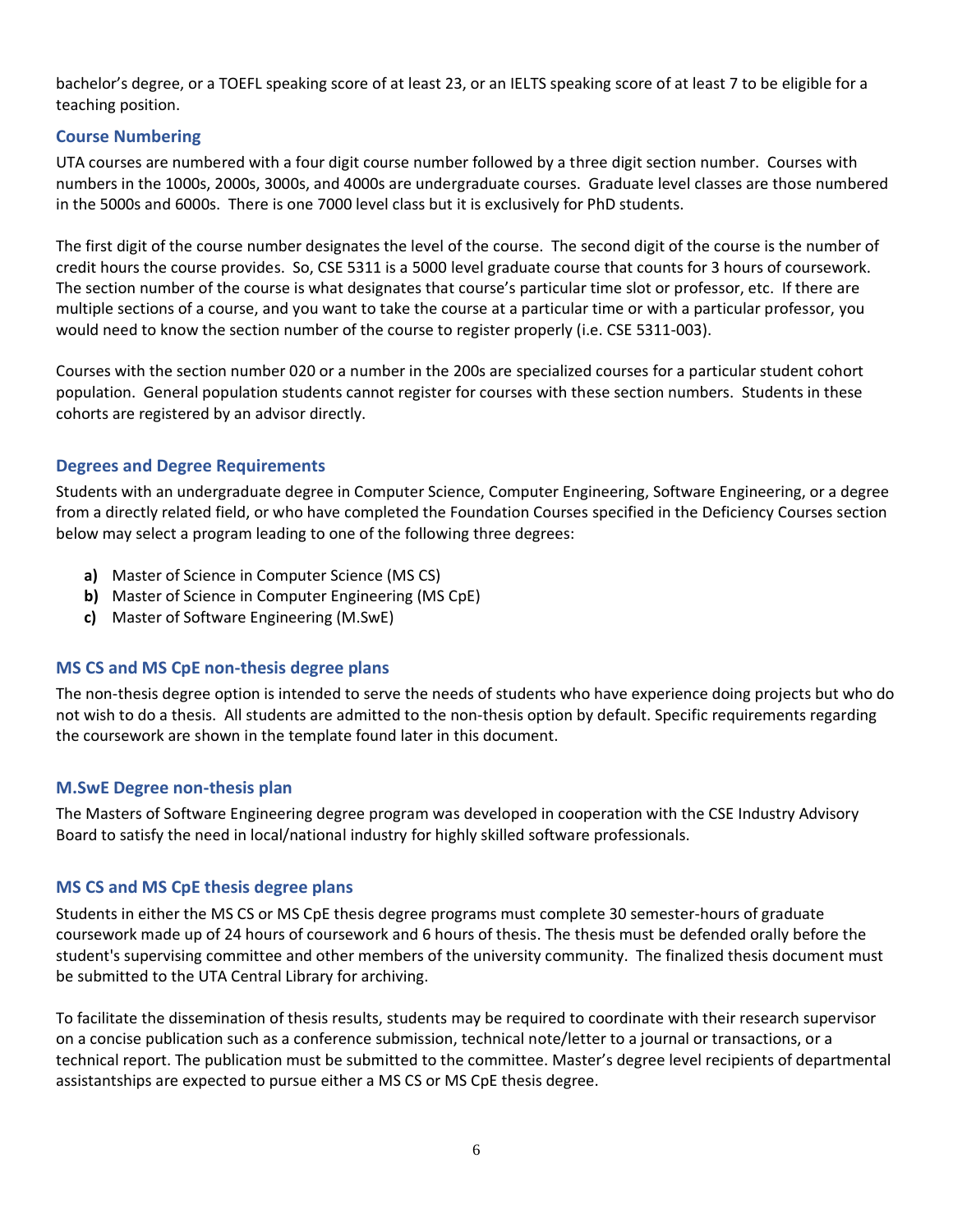#### <span id="page-6-0"></span>**The 36 Hour Non-thesis Degree Plan**

All CSE master's students are admitted under the 36 hour non-thesis degree plan by default. If a student's cumulative GRE score and prior coursework do not satisfy unconditional admission requirements, or a student's admission decision is probationary, then the student will be required to take two CSE courses in addition to the 30 hours of other required course work for a total of 36 hours of coursework for the degree. These two additional courses can be any CSE 5000 or CSE 6000 level regularly scheduled courses.

#### <span id="page-6-1"></span>**The 30 Hour Non-thesis Degree Plan**

All CSE master's students are admitted under the non-thesis 36 hour plan. In order to qualify for the non-thesis 30 hour plan, students must meet three requirements upon admission or before the first day of class of their first semester as a CSE student at UTA. There are no exceptions to these requirements.

For CS:

- 1. The student must have been admitted unconditionally or provisionally to the CSE department
- 2. The student must have a GRE with a total score of 305 or greater and a quantitative score of at least 160 and a verbal score of at least 145
- 3. The student must have taken and passed the equivalents of CSE 5330 Database I, CSE 5324 Software Engineering I, and CSE 5344 Networks I in their undergraduate study

#### For CpE:

- 1. The student must have been admitted unconditionally or provisionally to the CSE department
- 2. The student must have a GRE with a total score of 305 or greater and a quantitative score of at least 160 and a verbal score of at least 145
- 3. The student must have taken and passed the equivalents of CSE 3323 Electronics, CSE 3442 Embedded Systems, and CSE 5366 Signal Processing in their undergraduate study.

#### For M.SwE:

- 1. The student must have been admitted unconditionally or provisionally to the CSE department
- 2. The student must have a GRE with a total score of 305 or greater and a quantitative score of at least 160 and a verbal score of at least 145
- 3. The student must have taken and passed the equivalents of CSE 5324 Software Engineering I, CSE 5325 Software Engineering II, and CSE 5330 Database I in their undergraduate study

Note: Upon qualification for the 30 hour plan, the student is not allowed to take the graduate level equivalent of the undergraduate courses which qualified them for the 30 hour plan as listed in each section above (i.e. CS students cannot take CSE 5330, 5324, or 5344; CpE students cannot take CSE 3323, 3442, 5366, or 5344; M.SwE students cannot take CSE 5324, 5325, or 5330). If a student does take one or more of these courses, the course(s) cannot be used to satisfy degree requirements.

Note: If a newly admitted student believes they qualify for the 30 hour plan they must send an email to [CSEGradAdvising@uta.edu](mailto:CSEGradAdvising@uta.edu) with their name, ID number, and a request to be placed on the 30 hour plan.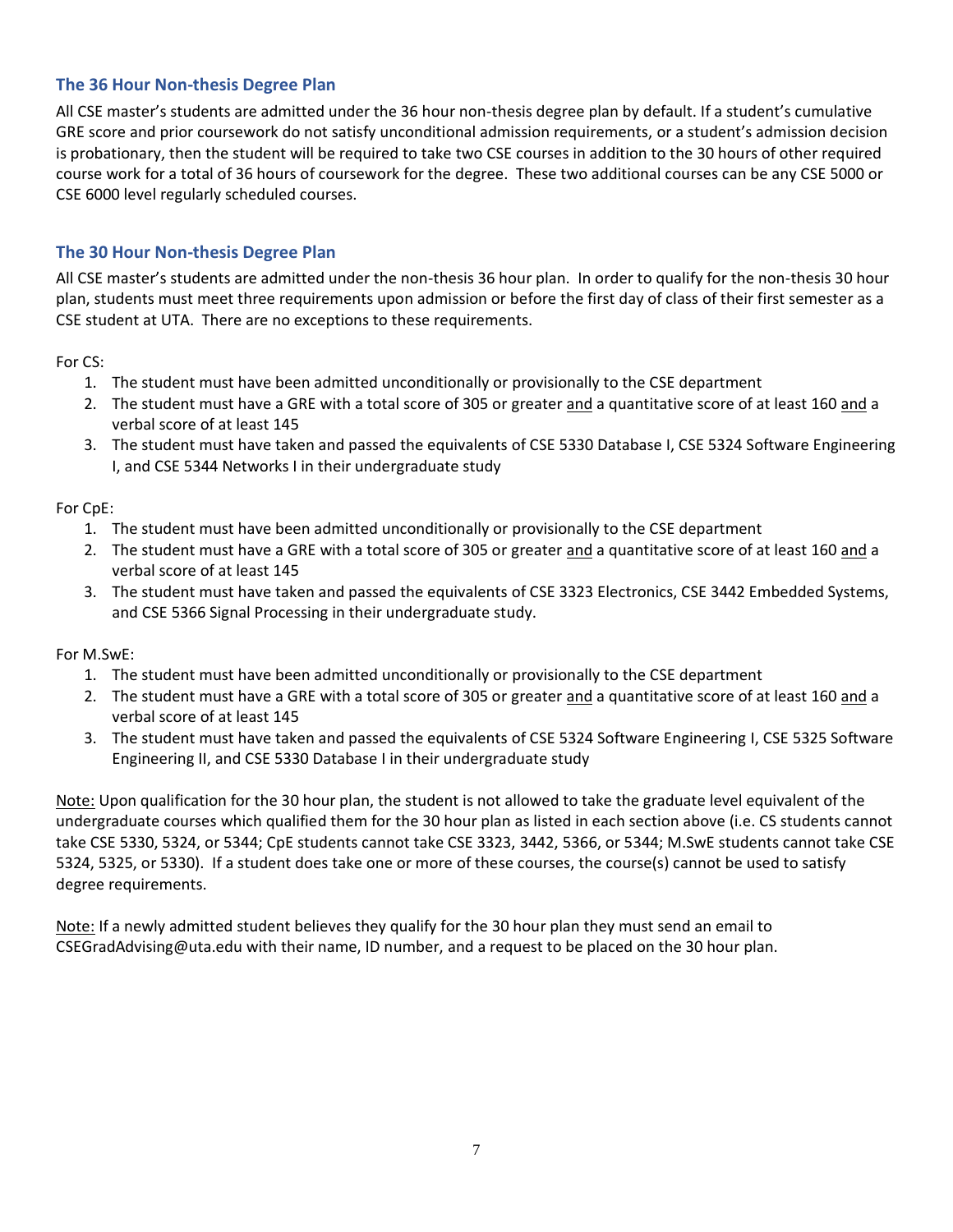#### <span id="page-7-0"></span>**General Degree Requirements for all MS degrees**

- a) No course in which the final grade was D or F may be used to satisfy a degree requirement.
- b) A cumulative grade point average of 3.0 (out of 4.0) must be achieved on all coursework attempted at UTA as well as in the specific courses considered as being in the major.
- c) Up to nine semester-hours of directly-related coursework may be transferred from another accredited institution. In most cases a maximum of six semester-hours of transfer credit will be allowed. See the Transfer Credit section later in this document for more information.
- d) At least one *advanced course* (6000-level) must be completed with a grade of C or better by thesis students, and at least two *advanced courses* (6000-level) must be completed by non-thesis students.

#### <span id="page-7-1"></span>**Deficiency Courses**

A student entering a CSE MS program is required to have undergraduate preparation equivalent to a bachelor's degree in Computer Science (CS), Computer Engineering (CpE), or Software Engineering (SE), including at least four semesters of specified math courses. Students without a proper academic background, as determined by the graduate advisor at the time of the admission review, will be required to complete all assigned deficiency courses with passing grades. These deficiency courses are in addition to the normal graduate degree courses. Graduate credit is not given for these deficiency courses and these courses cannot be used to fulfill any graduate degree requirements.

Students requesting to change between Master of Science degrees plans in Computer Science, Computer Engineering, and Software Engineering are required to have completed the Foundation Courses specified below.

Required Foundation courses for Computer Science and Software Engineering (each course name is followed by the UTA course number) are:

- 1. C Programming (CSE 1320)<sup>1</sup>
- 2. Computer Organization (CSE 2312)
- 3. Discrete Structures (CSE 2315)<sup>1</sup>. Please note that even though you may have taken "advanced" mathematics for an engineering degree, it is our experience that non-CS students have minimal exposure to the topics in this course. This is especially apparent when students attempt CSE 3315 without this background.
- 4. Theoretical Computer Science (CSE 3315)<sup>1</sup>
- 5. Algorithms & Data Structures (CSE 3318)
- 6. Operating Systems (CSE 3320)

Required Foundation courses for Computer Engineering (each course name is followed by the UTA course number) are:

- 1. C Programming (CSE 1320)<sup>1</sup>
- 2. Computer Organization (CSE 2312)
- 3. Circuits and Systems (CSE 2440)
- 4. Digital Logic Design (CSE 2441)
- 5. Embedded Systems I (CSE 3442) or Introduction to Computer Engineering (CSE 5400)

The following courses constitute the Mathematics requirements<sup>2</sup>:

- 1. Calculus I (MATH 1426)
- 2. Calculus II (MATH 2425)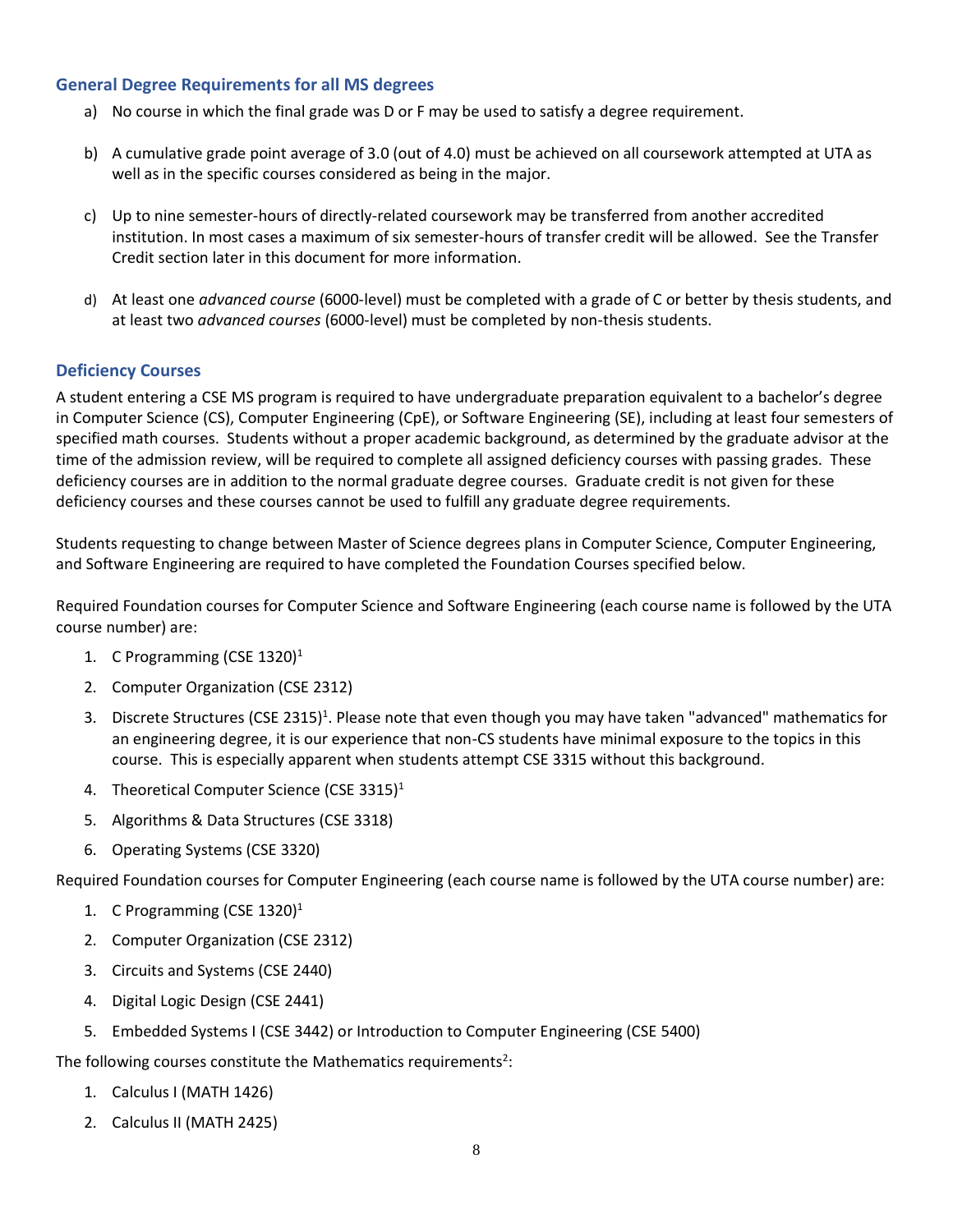- 3. Linear Algebra (MATH 3330)
- 4. Probability and Statistics (MATH 3313), or Engineering Probability (IE 3301)

 $1$  Screening exams may be offered for these courses to allow the student to demonstrate proficiency in the indicated topics. These examinations are available only to first-semester master's students.

 $<sup>2</sup>$  Applicants missing a full-semester course equivalent to any of the four specified mathematics courses may be deferred</sup> until those courses are completed. Most applicants with an engineering or science background tend to satisfy the mathematics requirements.

#### <span id="page-8-0"></span>**Core Courses**

All CS master's students are required to take: CSE 5311: Design and Analysis of Algorithms And one of the following courses: CSE 5301: Data Analysis and Modeling Techniques CSE 5306: Distributed Systems CSE 5317: Design and Construction of Compilers CSE 5350: Computer Architecture II CSE 5351: Parallel Processing

All SE master's students are required to take:

CSE 5311: Design and Analysis of Algorithms

CSE 5324: Software Engineering I

CSE 5325: Software Engineering II

All CpE master's students are required to take two of the following courses:

CSE 5301: Data Analysis and Modeling Techniques

CSE 5306: Distributed Systems CSE 5311: Design and Analysis of Algorithms CSE 5317: Design and Construction of Compilers CSE 5342: Embedded Systems II CSE 5350: Computer Architecture II

CSE 5351: Parallel Processing

#### <span id="page-8-1"></span>**Breadth Courses**

Breadth courses are defined as any graduate level CSE course that is not used in one of the student's specialty fields of study. These courses are intended to broaden the student's degree plan into areas beyond the specific focus of the specialty tracks. Both thesis option students and non-thesis option students must choose two breadth courses. Breadth courses cannot be from the same specialty area as either of the student's two specialty areas, nor can they be from the same specialty area as each other.

#### <span id="page-8-2"></span>**Elective Courses for thesis option students only**

Elective courses can be any graduate-level course, in any area that is directly related to the degree program or thesis research. Note: Not applicable for non-thesis option students.

#### <span id="page-8-3"></span>**Specialty Area Requirements**

Master's degrees in Computer Science and Computer Engineering require the completion of two "specialty areas". A "specialty area" is defined as a sequence of three courses, with at least one 6000-level course in a specific subject area.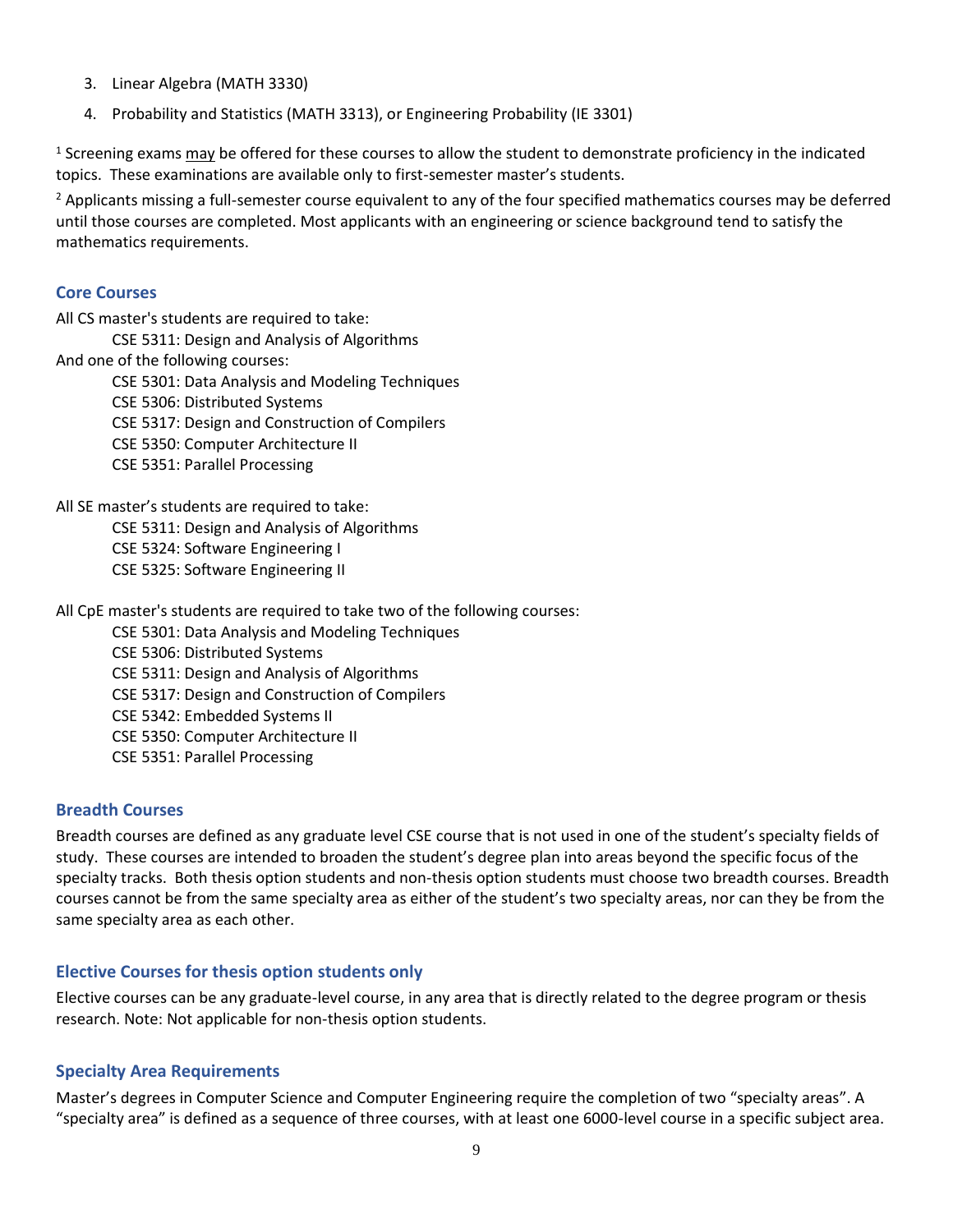The specialty requirements are as follows:

- Thesis students must choose one specialty area and complete the corresponding courses
- Non-thesis students must choose two specialty areas and complete the corresponding courses
- Students in the Computer Engineering (CpE) degree plan must select either Embedded Systems or Systems/Architecture as one of their two specialty areas

Specialty areas are determined according to the course offerings and the faculty supporting those subject areas. Thus, the courses under the specialty areas may vary from time to time as reflected in updates to this guide.

Some courses are listed in multiple specialty areas. Students who take such courses must choose which specialty area they want to use the course under. A single course cannot be used to fulfill multiple degree requirements.

The current specialty areas and associated courses are listed below. **Note:** This is not a complete list of courses in each specified field. Courses offered vary significantly from semester to semester, so students are advised to consult course listings each semester to determine courses available in their chosen specialty areas. If a student is in doubt about the specialty area of a specific course, the student should contact a graduate advisor.

#### Big Data Management/Databases/Cloud Computing:

CSE 5330 - Database Systems

- CSE 5331 DBMS Models and Implementation Techniques
- CSE 5333 Cloud Computing
- CSE 5334 Data Mining
- CSE 5335 Web Data Management
- CSE 5336 Stream Data Management
- CSE 5339 Special Topics in Database Systems
- CSE 5362 Social Networks and Search Engines
- CSE 6331 Advanced Topics in Database System
- CSE 6339 Special Topics in Advanced Database Systems
- CSE 6363 Machine Learning

#### Embedded Systems:

- CSE 5342 Embedded Systems II
- CSE 5352 IoT and Networking
- CSE 5354 Real-time Operating Systems
- CSE 5355 Electromechanical Systems and Sensors
- CSE 5356 System On Chip (SoC) Design
- CSE 5357 Advanced Digital Logic Design
- CSE 5358 Microprocessor Systems
- CSE 5372 RISC Processor Design
- CSE 5373 General Purpose GPU Programming
- CSE 6351 Advanced Topics in Computer Engineering
- CSE 6353 Computer Engineering System Design

#### Imaging/Health Informatics/Bioinformatics:

- CSE 5370 Bioinformatics
- CSE 5379 Special Topics in Bioinformatics
- CSE 6379 Advanced Special Topics in Bioinformatics
- CSE 5348 Multimedia Systems
- CSE 5365 Computer Graphics
- CSE 5366 Digital Signal Processing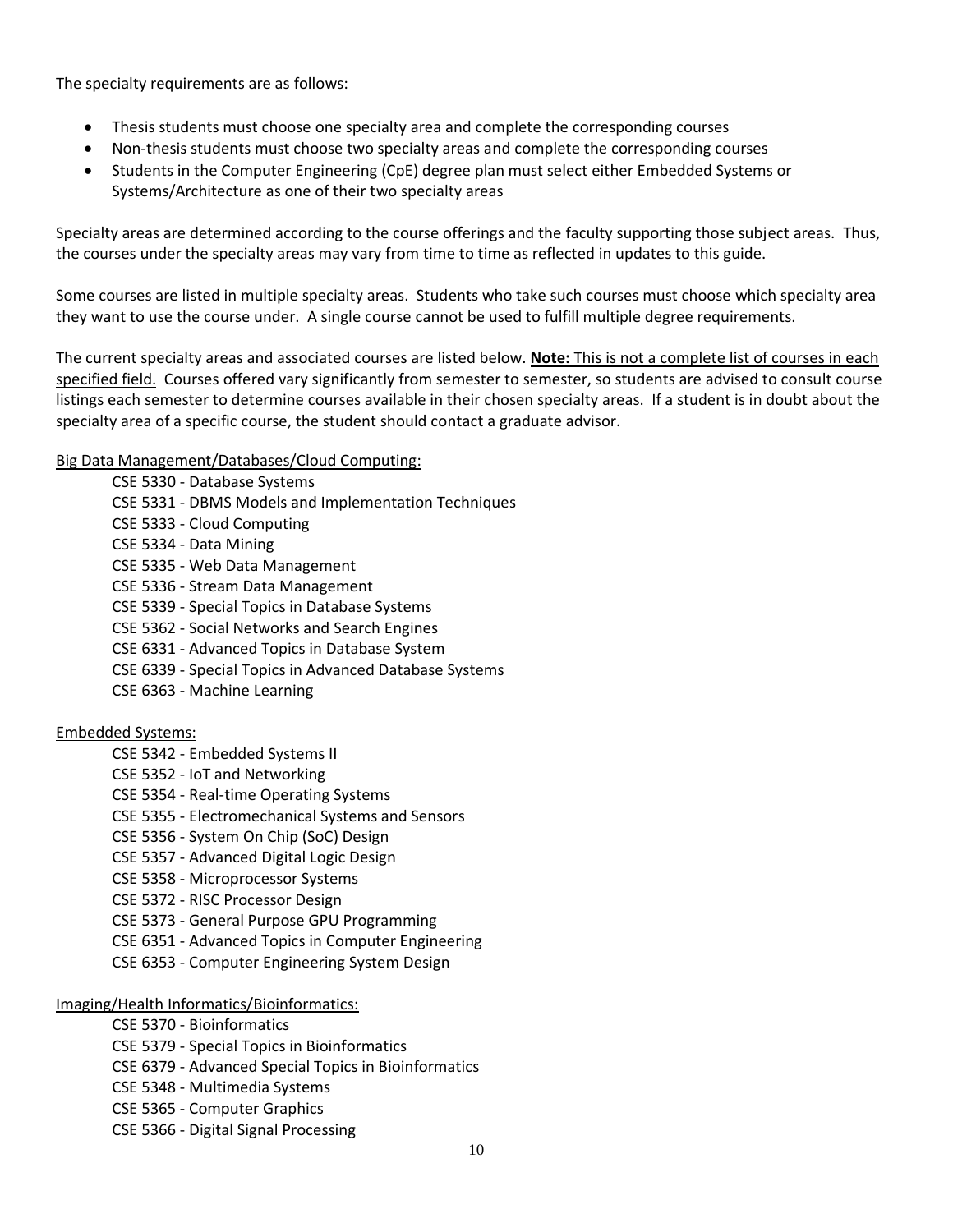- CSE 5389 Special Topics in Multimedia, Graphics and Image Processing
- CSE 6366 Digital Image Processing
- CSE 6367 Computer Vision
- CSE 6389 Special Topics in Advanced Multimedia, Graphics and Image Processing

#### Intelligent Systems/Robotics:

- CSE 5355 Electromechanical Systems and Sensors
- CSE 5360 Artificial Intelligence I
- CSE 5361 Artificial Intelligence II
- CSE 5362 Social Networks and Search Engines
- CSE 5364 Robotics
- CSE 5367 Pattern Recognition
- CSE 5368 Neural Networks
- CSE 5369 Special Topics in Intelligent Systems
- CSE 5334 Data Mining
- CSE 5383 Introduction to Unmanned Vehicle Systems
- CSE 5384 Unmanned Vehicle System Development
- CSE 6363 Machine Learning
- CSE 6366 Digital Image Processing
- CSE 6367 Computer Vision
- CSE 6369 Special Topics in Advanced Intelligent Systems

Networks/IoT/Communications:

- CSE 5344 Computer Networks
- CSE 5345 Fundamentals of Wireless Networks
- CSE 5346 Networks II
- CSE 5352 IoT and Networking
- CSE 5347 Telecommunication Networks Design
- CSE 5349 Special Topics in Networking
- CSE 5376 Data Communications
- CSE 5377 Wireless communications
- CSE 6344 Advanced Topics in Communication Networks
- CSE 6345 Pervasive Computing & Communications
- CSE 6347 Advanced Wireless Networks & Mobile Computing
- CSE 6348 Advances in Sensor Networks
- CSE 6349 Special Topics in Advanced Networking

#### Security/Privacy:

- CSE 5380 Information Security I
- CSE 5381 Information Security II
- CSE 5382 Secure Programming
- CSE 5388 Special Topics in Information Security
- CSE 6388 Advanced Special Topics in Information Security

#### Software Engineering:

- CSE 5320 Special Topics in Software Engineering
- CSE 5321 Software Testing
- CSE 5322 Software Design Patterns
- CSE 5323 Software Engineering Processes
- CSE 5324 Software Engineering: Analysis, Design, and Testing
- CSE 5325 Software Engineering: Management, Maintenance, and Quality Assurance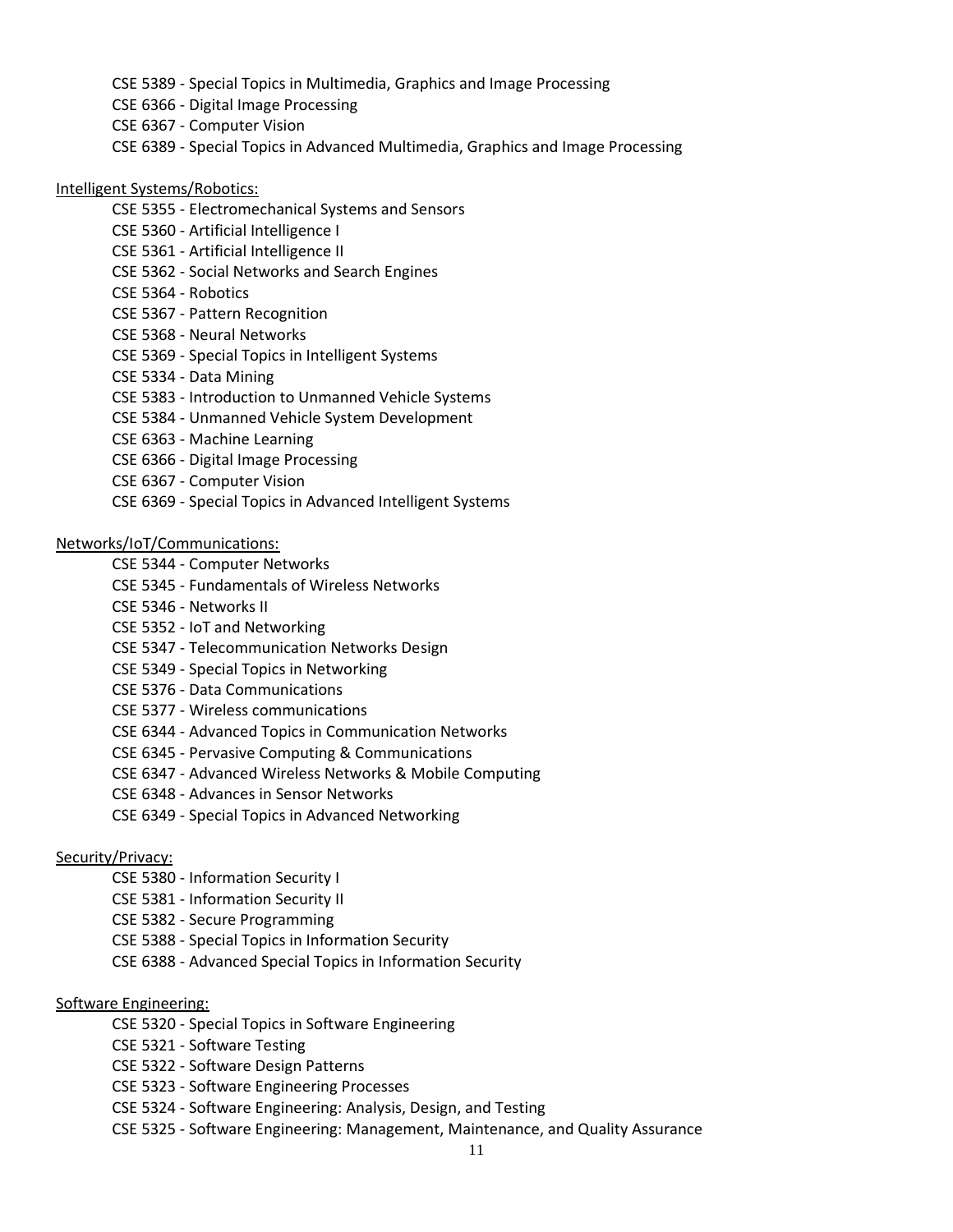- CSE 5326 Real-Time Systems Design
- CSE 5327 Telecommunications Software Development
- CSE 5328 Software Engineering Team Project I
- CSE 5329 Software Engineering Team Project II
- CSE 5382 Secure Programming
- CSE 6323 Automated Software Engineering
- CSE 6324 Advanced Topics in Software Engineering
- CSE 6329 Special Topics in Advanced Software Engineering

#### Systems/Architecture/Languages:

- CSE 5306 Distributed Systems
- CSE 5317 Design and Construction of Compilers
- CSE 5333 Cloud Computing
- CSE 5348 Multimedia Systems
- CSE 5350 Computer Architecture II
- CSE 5351 Parallel Processing
- CSE 5359 Special Topics in Systems and Architecture
- CSE 5358 Microprocessor Systems
- CSE 5372 RISC Processor Design
- CSE 5373 General Purpose GPU Programming
- CSE 5383 Introduction to Unmanned Vehicle Systems
- CSE 5384 Unmanned Vehicle System Development
- CSE 6306 Advanced Topics in Operating Systems
- CSE 6350 Advanced Topics in Computer Architecture
- CSE 6351 Advanced Topics in Computer Engineering
- CSE 6352 Fault-Tolerant Computing
- CSE 6353 Computer Engineering System Design
- CSE 6359 Advanced Topics in Systems and Architecture

#### Data Analytics/Algorithms/Theory:

- CSE 5301 Data Analysis and Modeling Techniques
- CSE 5307 Programming Language Concepts
- CSE 5311 Design and Analysis of Algorithms
- CSE 5314 Computational Complexity
- CSE 5315 Numerical Methods
- CSE 5316 Modeling, Analysis, and Simulation of Computer Systems
- CSE 5317 Design and Construction of Compilers
- CSE 5318 Applied Graph Theory and Combinatorics
- CSE 5319 Special Topics in Theory and Algorithms
- CSE 6311 Advanced Computational Models and Algorithms
- CSE 6314 Advanced Topics in Theoretical Computer Science
- CSE 6317 Advanced Topics in Languages and Compilers
- CSE 6319 Special Topics in Advanced Theory and Algorithms

#### <span id="page-11-0"></span>**DEGREE MAP AND GUIDELINES**

Students may review their degree MAP with a graduate advisor if needed for assistance with choosing courses. Templates to guide course selection are shown later in this document and can also be obtained from the CSE website. Thesis students should also consult their supervising professor when choosing coursework.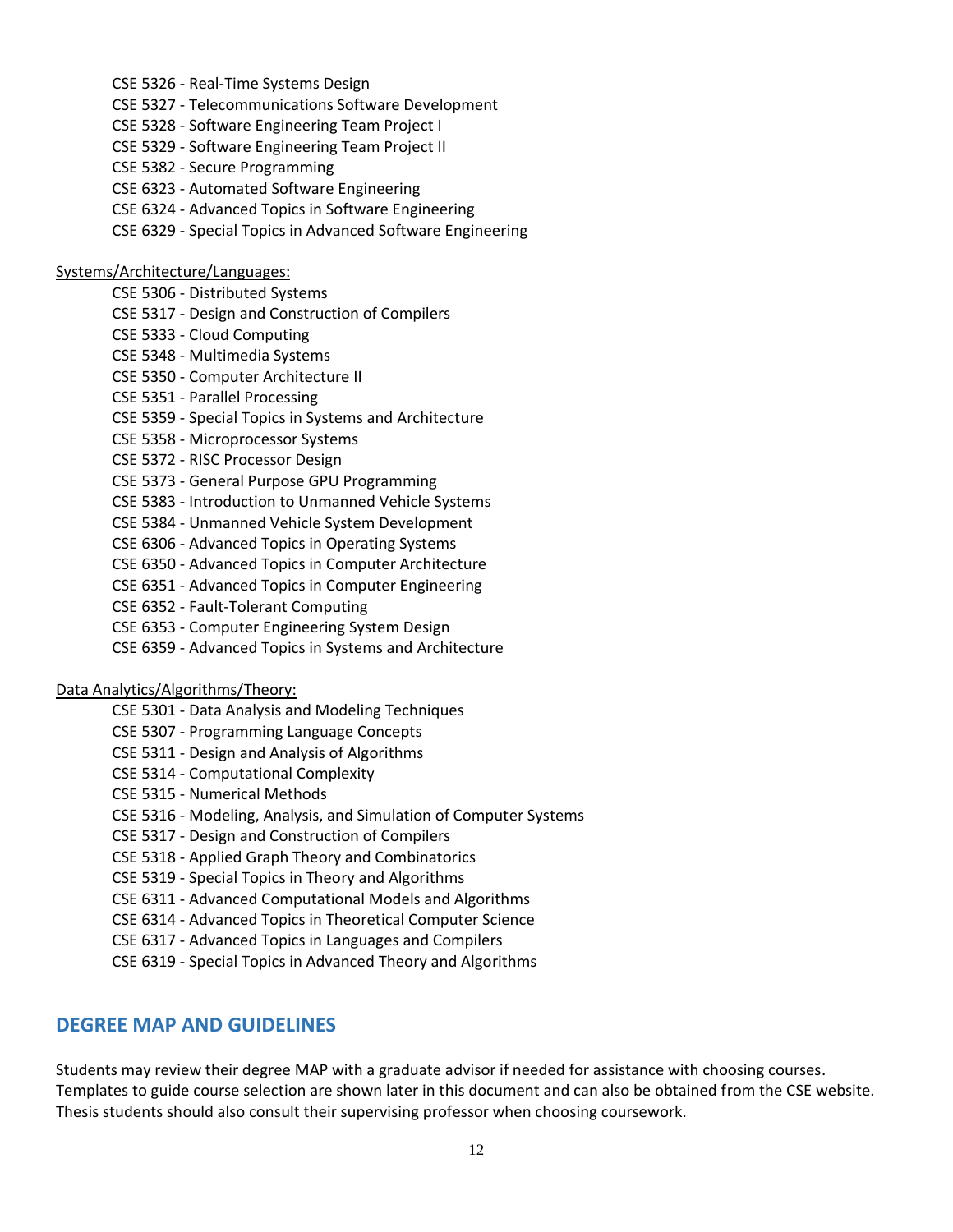#### <span id="page-12-0"></span>**General provisions for the degree MAP**

- 1. Thesis students must complete at least one advanced (6000 level) course. Non-Thesis students must complete at least two advanced (6000 level) courses per guidelines provided above.
- 2. Thesis students are allowed to take a maximum of one Directed Study course (CSE 5393) for use towards their degree requirements. Directed Study may NOT be used in non-thesis programs except in exceptional cases and with prior advisor approval.
- 3. Clearance to register for a course is not a commitment to accept that course in the degree plan.
- 4. Election of the thesis option by a student is not a binding commitment on the part of a faculty member that the student will be able to complete a thesis. Thesis option students must obtain the commitment and approval of a qualified thesis supervisor before beginning thesis research. A thesis supervisor may elect to discontinue supervision of a student if they believe the student is not progressing as needed.
- 5. These provisions are guidelines for devising an acceptable graduate degree plan. Programs that follow the spirit of these provisions, but have other merits, will be considered.

#### <span id="page-12-1"></span>**Processing of the Graduate MAP**

Students may discuss their initial degree plan with a CSE graduate advisor before they enroll in classes in their first semester. The templates that follow are for use by the student.

#### <span id="page-12-2"></span>**Transfer Credit**

Students who plan to transfer courses from another institution must file a formal request with their graduate advisor. The maximum amount of credit that may be considered for transfer is nine credit hours, however, often only six credit hours are approved. Approval is at the discretion of the graduate advisor. Students must provide an official copy of the transcript showing successful completion of the requested transfer courses with a grade of 'B' or better. Additional documentation may be required. A Transfer of Graduate Credit form must be completed and forwarded to the Office of Records for final approval. Please check the UTA Graduate Catalog for additional regulations.

NOTE: It is the student's responsibility to initiate the transfer request and obtain other required documentation to support the transfer. Transfers do not occur unless the request is properly completed and approved.

#### <span id="page-12-3"></span>**Comparing the UTA Curriculum to the SEI Curriculum**

Software Engineering Institute (SEI) ([http://www.sei.cmu.edu](http://www.sei.cmu.edu/)) is a DoD-supported organization whose primary mission is to advance the state of the practice of software engineering by accelerating the transition of promising new methods and technologies from concept demonstration to routine use.

The UTA program includes all the necessary courses and content specified in the SEI M.SwE degree program, but the material is packaged somewhat differently. A mapping of the UTA curriculum into the SEI curriculum is provided below.

<span id="page-12-5"></span><span id="page-12-4"></span>

| UTA Course                                          | <b>SEI Course</b>                                       |  |
|-----------------------------------------------------|---------------------------------------------------------|--|
| CSE 5324                                            | Software Systems Engineering,                           |  |
| Software Engineering: Analysis, Design, and Testing | Software Analysis, System Design Principles             |  |
|                                                     |                                                         |  |
| <b>CSE 5325</b>                                     | Software Project Management                             |  |
| Software Eng. Management, Maintenance, and Quality  | part of Software Creation and Maintenance               |  |
| Assurance                                           |                                                         |  |
| CSE 5326                                            | Advanced System Design<br>Principles, Software Analysis |  |
| Real Time Systems Design                            |                                                         |  |
| CSE 6324                                            | Software Analysis,                                      |  |
| Advanced Topics in Software Engineering             | Verification & Validation,                              |  |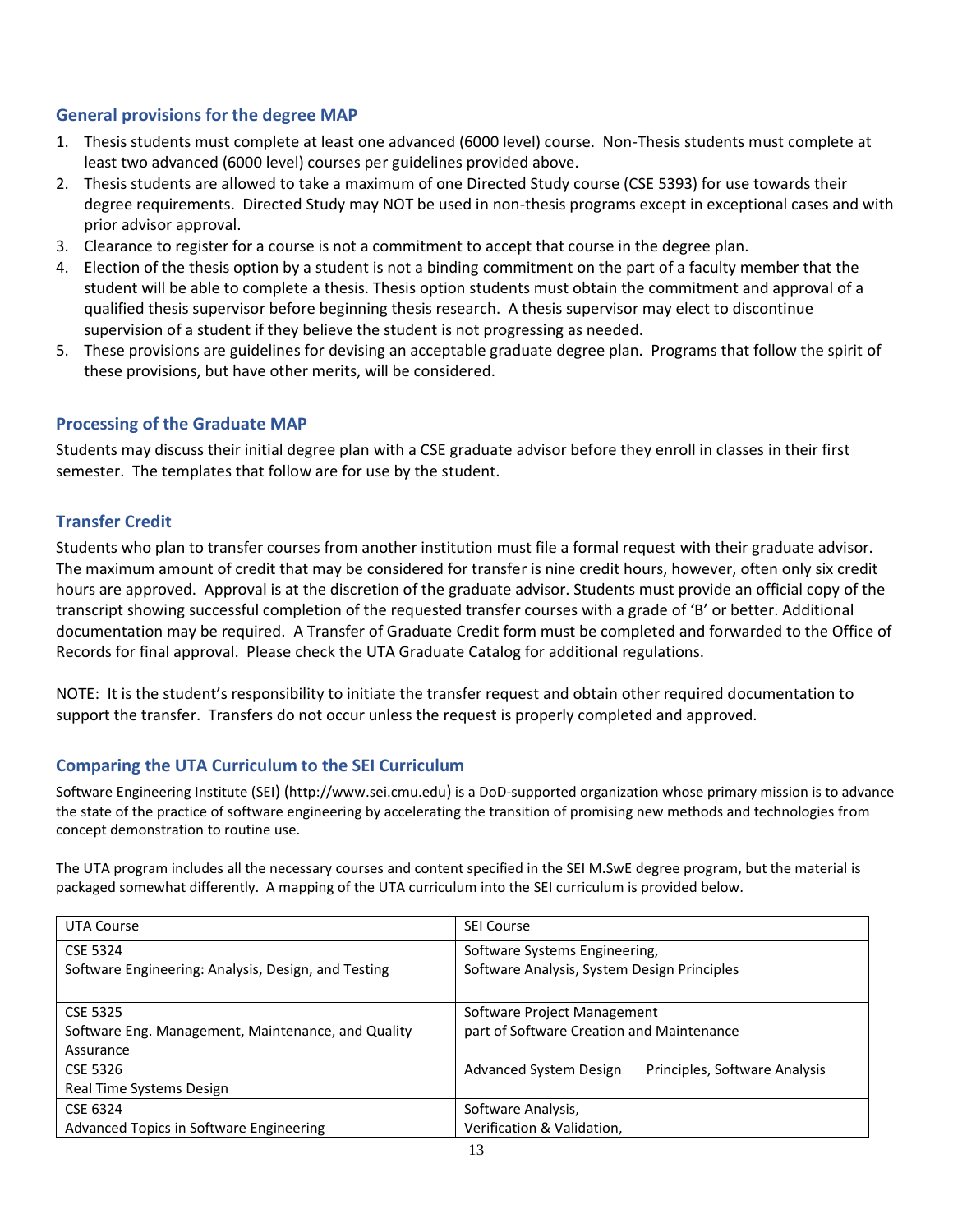| Software Engineering Seminar |  |  |  |
|------------------------------|--|--|--|
|------------------------------|--|--|--|

#### <span id="page-13-0"></span>**Degree Plan Worksheet**

Please email [CSEGradAdvising@uta.edu](mailto:CSEGradAdvising@uta.edu) for the latest Degree Plan Worksheet for your degree.

### <span id="page-13-1"></span>**ASSISTANTSHIPS**

The CSE department is required to hire PhD students who need support as Graduate Teaching Assistants (GTA) before hiring master's level students. It is extremely rare for master's students to receive department support by way of a GTA.

The criteria for choosing assistants, subject to the constraint of assigning PhD student funding first, is as follows:

- 1. Highest priority is given to students who are requested by the professor for a particular course, who have a qualifying GPA, and are in academic good standing. The instructor of the class will need to send an email to Dr. Elmasri requesting that the specific student be their GTA for their class.
- 2. The student's GPA is then reviewed.
- 3. Priority is given to MS thesis students if there are still GTA positions open. The student should have taken the class that needs the GTA, and should have gotten an A grade in that class.

Students wanting to be considered for a GTA position should submit the required online form. Students may email [CSEGradAdvising@uta.edu](mailto:CSEGradAdvising@uta.edu) to see if forms are still being accepted for the term in question and for access to the form.

The GTA assignment committee will verify the submitted information. Students chosen for a position will receive an email with further instructions. Students should not send multiple emails.

The CSE department also has a limited number of Graduate Research Assistant (GRA) positions. Professors select their own GRAs and PhD students are selected first.

#### <span id="page-13-2"></span>**INTERNSHIPS**

US Citizens, Legal Permanent Residents, and H-1/H-4 visa holders do not need to do anything special regarding internships. If such a student receives an internship offer, they may choose to accept it but should keep a balance with school and work so as to succeed in earning their degree.

International students, that is, those on F1/F2 visas, must obtain authorization for an internship. In order to be eligible for an internship, master's students must have grades posted in at least half of the courses required for their degree (deficiency courses are not counted toward internship eligibility), and must have a cumulative GPA of at least 3.0. PhD students must have unconditionally passed their Diagnostic Evaluation and have an overall GPA of at least 3.0.

Upon receipt of an internship offer, the student must send the Curricular Practical Training (CPT) form available from the Office of International Education and the internship offer letter to a CSE graduate advisor at [CSEGradAdvising@uta.edu.](mailto:CSEGradAdvising@uta.edu) The offer letter must describe the general job duties, state the start date and end date for employment, as well as state whether the offer is for part-time or full-time, or state the work hours per week. The start and end dates of the internship must fall between the dates listed on the Office of International Education website CPT page.

The CSE advisor will verify the student's internship eligibility and register the student in the required internship course, CSE 5191 for full-time CPT or 5192 for part-time CPT. Upon completion of the internship, a report must be submitted to the appropriate CSE faculty member for a grade in the CPT course. The professor of record will instruct students what to do at the appropriate time.

International students may complete a maximum of two semesters of full-time internships during their UTA master's degree career. That is, they can only enroll in 5191 twice for full-time work. If a full-time internship offer spans from two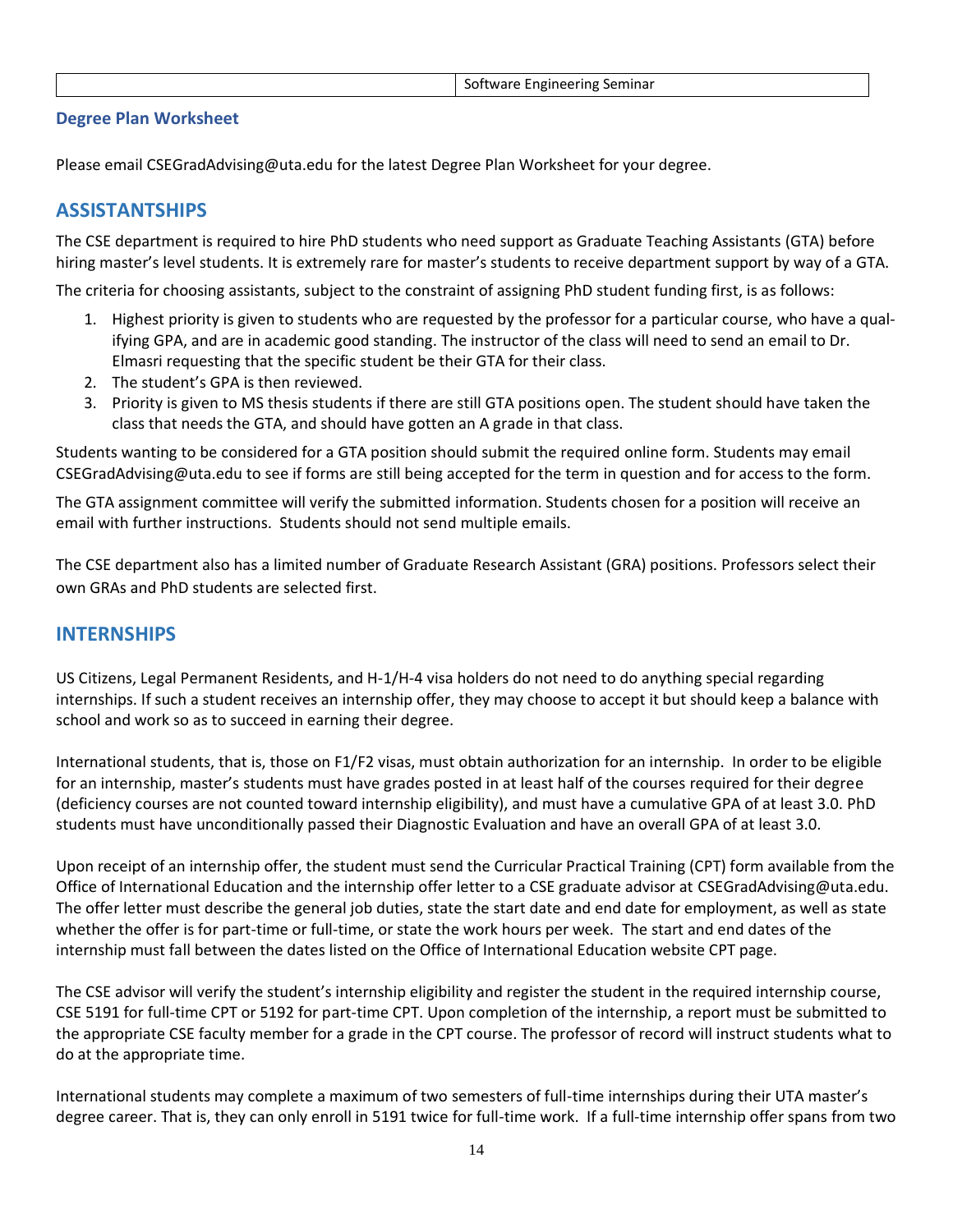terms or is extended after one term, the student must sign up for 5191 in each term. Enrollment in other coursework is not required when a student is on full-time CPT.

There is no limit to the number of part-time CPT internships students may have. Students doing part-time internships must still register for 5192 and must enroll full time for Fall and Spring terms. Summer enrollment is optional.



# <span id="page-14-0"></span>**THE UTA ENGINEERING RESEARCH BUILDING**

The CSE department is located at the Engineering Research Building (ERB), which has approximately 234,000 square feet of space for state-of-the-art, multidisciplinary research and teaching labs and classrooms, faculty and graduate student offices, administrative offices, conference rooms and support areas. The building's design incorporates several energysaving features, including green and light-reflecting roofs, window designs for improved use of available light, rain and condensate water capture and storage for landscaping, use of recycled materials, and others allows the facility to meet requirements for LEED Silver certification.

#### <span id="page-14-1"></span>**RESEARCH FACILITIES**

Excellent computing facilities are available on campus for research and teaching activities. Academic Computing Services (ACS) operates IBM, Dell, SUN and Silicon Graphics systems, each of which may be accessed from numerous computing and graphics terminals on campus. Supported operating system environments include Windows and numerous UNIX variations. The CSE department operates SUN, VAX and HP workstations and/or servers along with dual and quad-processor Linux/SMP systems. Numerous Windows and Macintosh personal computers are also available, as are development systems from Motorola and Intel and other manufacturers, along with other hardware and software resources needed to support the development of microprocessor-based systems.